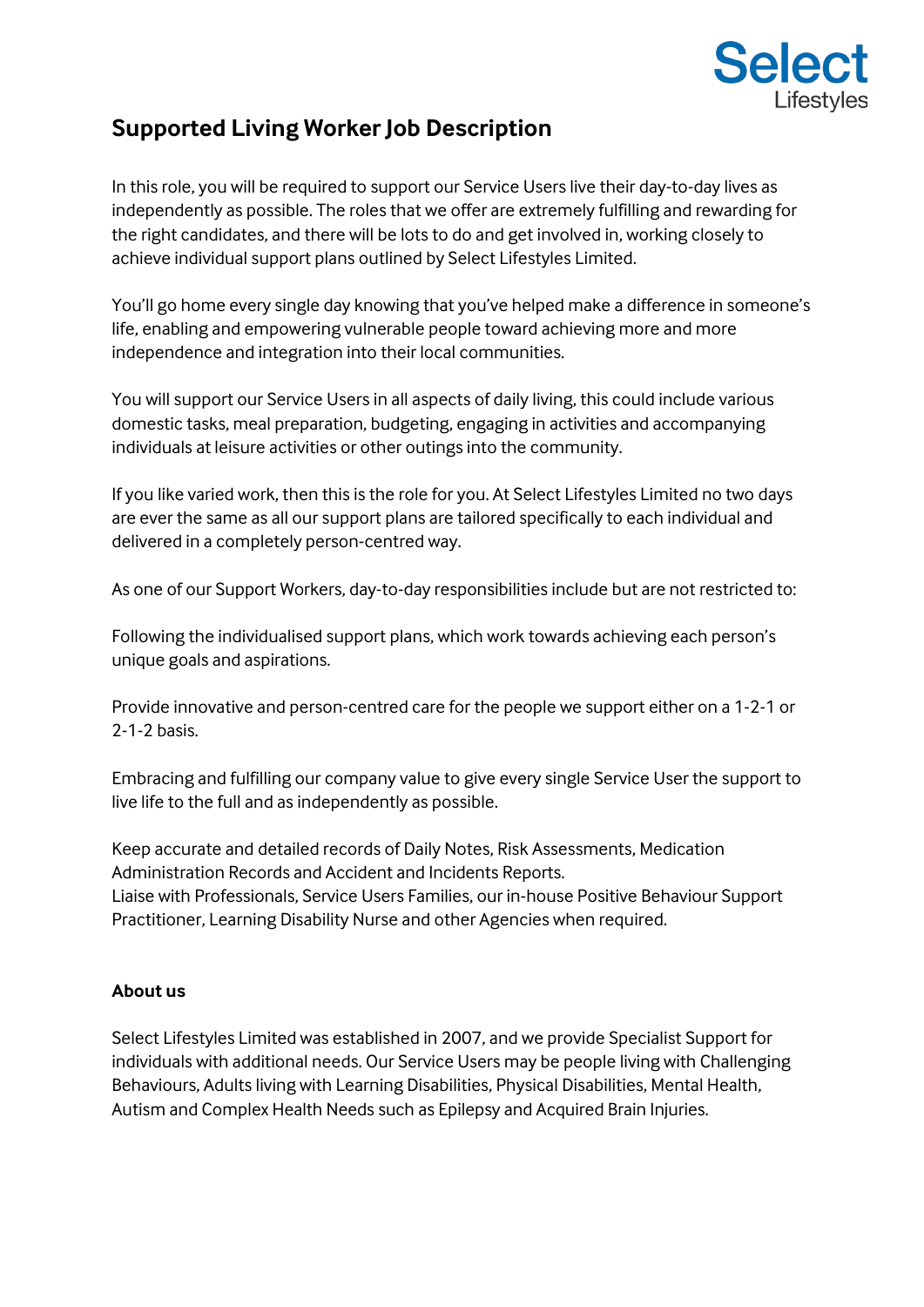

## **About you**

To you, this is more than just a job. You treat every single day you spent with the Service Users as another day closer to reaching their individual goals, milestones, and aspirations.

You make every resident feel valued and respected with your compassionate and unconditionally caring nature.

As a Support Worker, you will support and enable individuals to live a fulfilling lifestyle within the community that promotes and enhances personal choice, independence, and overall wellbeing.

Overall, we don't need you to have experience or qualifications! All we ask is that you are a compassionate, empathetic, and engaging person, that will always go that little bit further while helping and supporting others.

#### **What's in it for you?**

This is not just a rewarding experience through your day-to-day role, but we also include impressive employee incentives available to all who join our team.

We offer an incredible company culture, and we are always raising money for charities, good causes and the local community. This generosity passes through to our employees and if you're lucky enough to be a part of our company we:

Make sure you are always progressing and developing within your role, we enrol all our staff onto various accredited training courses throughout employment.

Give you real career progression opportunities. Maternity/Paternity/Adoption Recognition. Reward long-term staff with our 10 Year Loyalty Bonus. Salary: £9.60 per hour

We offer a competitive salary along with 28 days of Annual Leave for full-time staff. Annual Leave subject to pro-rata dependant on hours fulfilled by the employee.

#### **Contracts Available:**

37.5 (162.5 per month) = 15 (12hour) shifts per month 33 (143 per month) = 13 (12hour) shifts per month